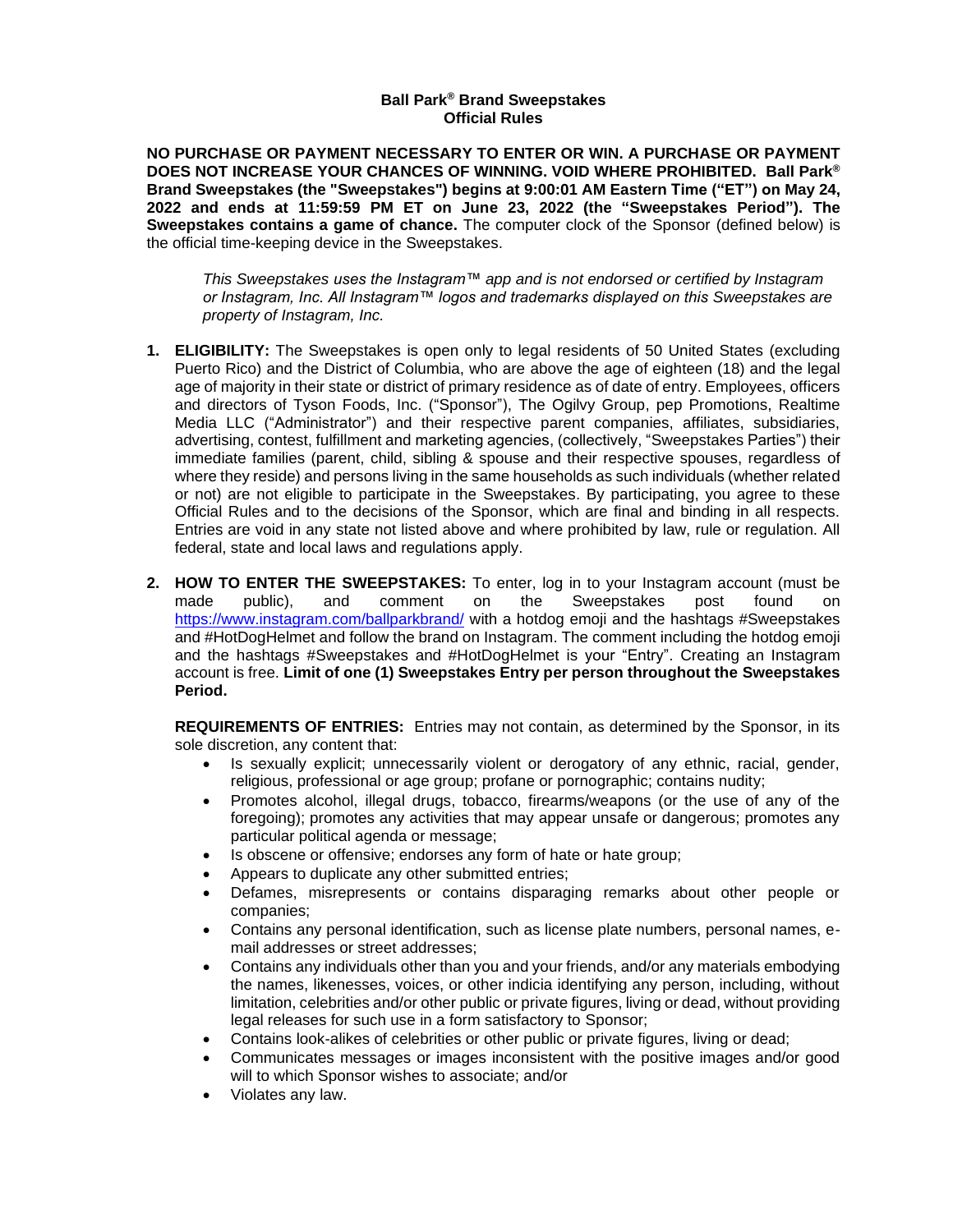By submitting an Entry, you represent and warrant that your Entry is original to you and its contents do not infringe upon or violates the rights of any third party, including any copyrights, trademarks, rights of privacy, publicity or other intellectual property.

- **3. SWEEPSTAKES DRAWING/ODDS:** On or about June 24th, 2022, the Administrator will conduct random drawings from all eligible Entries received within the Sweepstakes Period and select one hundred and fifty (150) Sweepstakes winners. Odds of winning a Sweepstakes prize depends on the number of eligible Entries received.
- **4. WINNER NOTIFICATION:** Potential winners will be notified via direct message on their Instagram account from the Sponsor of the Sweepstakes. Potential winners will also be required to send the Administrator their contact information consisting, but not limited to, the following: Full Name, Full Address, Email Address, and Phone Number, via a prize claim form. The potential prize winners will be notified within three (3) business days of winner selection or as soon as reasonably practiceable. Potential winners will have three (3) calendar days to respond to winning notification before forfeiting their prize. Potential winner becomes the "Winner" only after verification of eligibility by Sponsor. If such potential winner cannot be contacted within a reasonable time period, if the potential winner is ineligible, if any notification is returned undeliverable, or if the potential winner otherwise fails to fully comply with these Official Rules, he/she will forfeit that prize and an alternate winner will be selected from among all remaining entries for that drawing.
- **5. PRIZES/PRIZE RESTRICTIONS:** One Hundred and Fifty (150) prizes will be awarded during the Sweepstakes, consisting of:
	- One (1) Hot Dog Helmet Gift Box

## **The Approximate Retail Value ("ARV") of each Sweepstakes prize is \$75.00**

## **The total ARV of all Sweepstakes Prizes is \$11,250.00**

**PRIZE RESTRICTIONS:** Prizes will be awarded only upon winner redemption, confirmation, verification and final approval by Sponsor. No substitution, transfer of any prize or cash alternative permitted, except by Sponsor who reserves the right, in its sole discretion, to substitute a prize of equal or greater value, if prize, or portion of prize, becomes unavailable. Sweepstakes Parties are not responsible for late, lost, stolen, damaged, delayed, or undelivered prizes.

PRIZES ARE AWARDED "AS IS" WITH NO GUARANTEE. ALL WARRANTIES, WHETHER EXPRESS OR IMPLIED, INCLUDING THE WARRANTIES OF MERCHANTABILITY AND FITNESS FOR A PARTICULAR PURPOSE, ARE HEREBY DISCLAIMED BY THE SWEEPSTAKES PARTIES. ALL PRIZE DETAILS ARE AT SPONSOR'S SOLE DISCRETION. ANY COSTS AND EXPENSES ASSOCIATED WITH PRIZE ACCEPTANCE AND USE NOT SPECIFIED HEREIN AS BEING PROVIDED ARE WINNERS' SOLE RESPONSIBILITY.

**6. OWNERSHIP OF ENTRIES:** By submitting an Entry, you agree to be bound by these Official Rules and grant Sponsor an exclusive, fully paid-up and royalty-free, worldwide license to use, modify, delete from, add to, publicly perform, publicly display, reproduce and translate your Entry, including without limitation the right to distribute all or part of your Entry in any media formats through any media channels. By submitting an Entry, you consent to the use, by Sponsor, its affiliates, subsidiaries, parents, and licensees, of your name, likeness, and image, in connection with the Event and Sponsor's related marketing activities, in any media or format now known or hereafter invented, in any and all locations, without any payment to or further approval from you. You also represent that you have obtained such consent and/or releases from any other individuals contained in your Entry, and agree to obtain such written consents and provide them to Sponor upon request. You agree that this consent is perpetual and cannot be revoked. For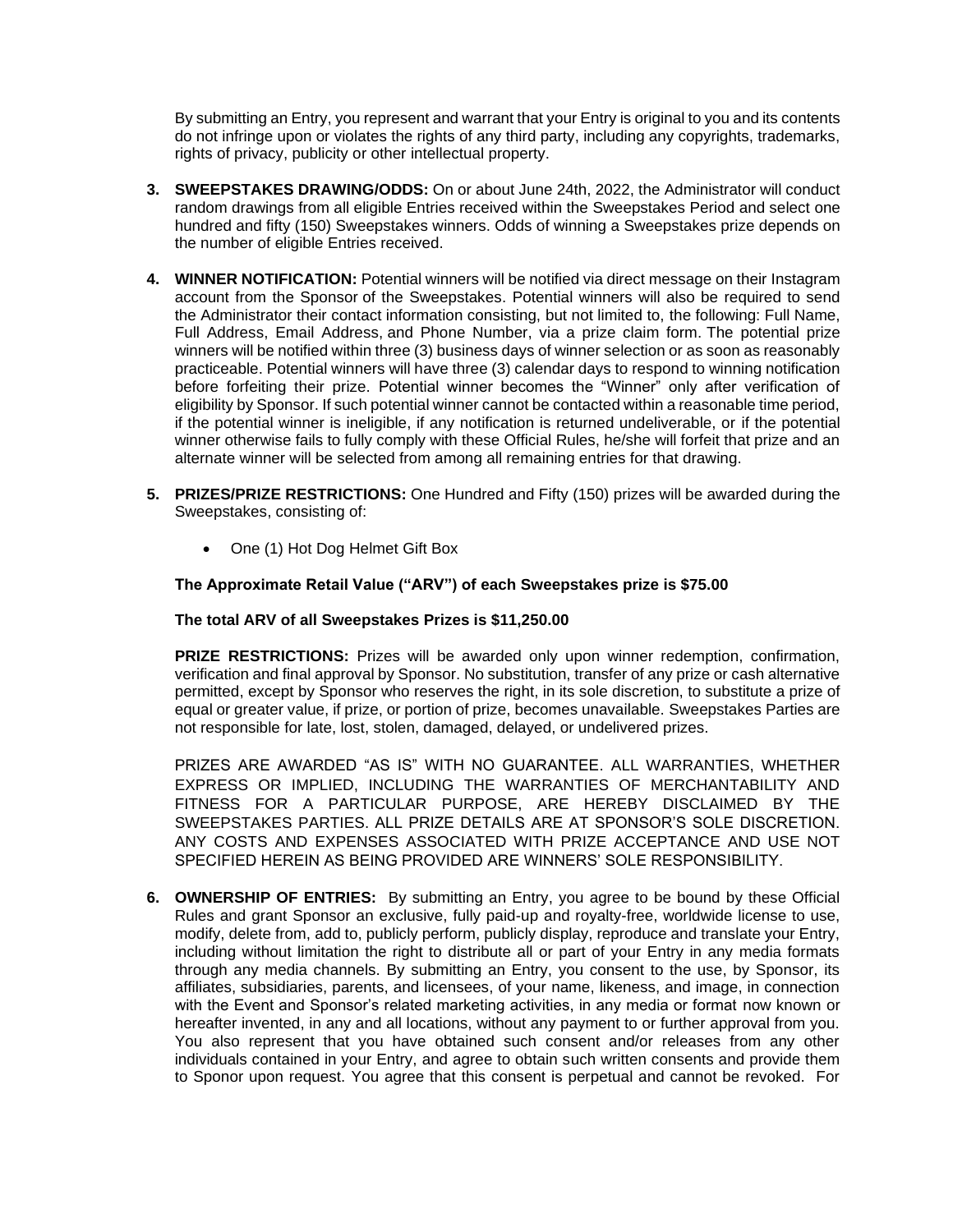uses beyond the consent that you grant above, you agree that Sponsor's use of your personal data will be governed by the Privacy Policy posted on the Sponsor website.

- **7. GENERAL:** Each winner hereby expressly grants to the Sweepstakes Parties and their respective designees all rights to use and publish his/her name, likeness (photographic or simulated), voice, and province of residence for all purposes, including without limitation, advertising, marketing, Sweepstakesal and publicity purposes in connection with this Sweepstakes ("Advertising"), in any and all media now or hereafter devised, worldwide in perpetuity, without any form of notice or any amount or kind of compensation or permission, except where prohibited by applicable law. All copyright, trademark or other intellectual property rights in such Advertising shall be owned by Sponsor and/or its licensors, and each winning participant hereby disclaims and waives any claim of right to such Advertising. Such Advertising shall be solely under the control of Sponsor and/or its licensors, and each winner hereby waives any claim of control over the Advertising content as well as any possible claims of misuse of such winning recipient's name, likeness or voice under contract, tort or any other theory of law. The Sweepstakes Parties do not assume any responsibility for any disruption in the Sweepstakes Parties, including but not limited to the failure or interruption of Instagram or any internet service provider. In the event there is a discrepancy or inconsistency between disclosures and other statements contained in any Sweepstakes materials and the terms and conditions of these Official Rules, these Official Rules shall prevail, govern, and control. In no event will more prizes be awarded than those listed in Rule #5. All federal, state, and local laws and regulations apply. All decisions as to these Official Rules and interpretations thereof are exclusively within the sole discretion of the Sweepstakes Parties and may be changed from time to time without notice. The Sweepstakes Parties reserve the right to cancel or modify the Sweepstakes at any time without notice. A potential winner may be requested to provide the Sponsor with proof that the potential winner is the authorized account holder of the email address associated with the winning Entry. If, in Sponsor's sole determination, a dispute cannot be resolved, the Entry will be deemed ineligible. Entries generated by a script, macro or other automated means will be disqualified. Entries that are incomplete, garbled, or corrupted are void and will not be accepted.
- **8. CONDUCT:** By participating in this Sweepstakes, you agree to be bound by these Official Rules and the decisions of the Sweepstakes Parties, which shall be final, binding and non-appealable in all respects. Failure to comply with these Official Rules may result in disqualification. The Sweepstakes Parties reserve the right at their sole discretion to disqualify any individual found to be tampering with the participation process or the operation of the Sweepstakes, or to be acting in any manner deemed by the Sweepstakes Parties to be in violation of the Official Rules, or to be acting in any manner deemed by the Sweepstakes Parties to be unsportsmanlike or disruptive, or with intent to annoy, abuse, threaten or harass any other person and void all associated Entries and/or registrations. CAUTION: ANY ATTEMPT BY A USER, YOU OR ANY OTHER INDIVIDUAL TO DELIBERATELY DAMAGE OR UNDERMINE THE LEGITIMATE OPERATION OF THE SWEEPSTAKES IS A VIOLATION OF CRIMINAL AND CIVIL LAWS, AND SHOULD SUCH AN ATTEMPT BE MADE, THE SWEEPSTAKES PARTIES RESERVE THE RIGHT TO SEEK DAMAGES AND OTHER REMEDIES (INCLUDING ATTORNEYS' FEES) FROM ANY SUCH PERSON TO THE FULLEST EXTENT PERMITTED BY LAW.
- **9. LIMITATIONS OF LIABILITY:** The Sweepstakes Parties assume no responsibility or liability for (a) lost, late, stolen, undelivered, inaccurate, incomplete, delayed, misdirected, damaged or garbled registrations, Entries, URLs, or emails; (b) any incorrect or inaccurate Entry information, or for any faulty or failed electronic data transmissions; (c) any unauthorized access to, or theft, destruction or alteration of Entries or registrations at any point in the operation of this Sweepstakes; (d) any technical malfunction, failure, error, omission, interruption, deletion, defect, delay in operation or communications line failure, regardless of cause, with regard to any equipment, systems, networks, lines, cable, satellites, servers, computers or providers utilized in any aspect of the operation of the Sweepstakes; (e) inaccessibility or unavailability of the Internet or the Web Site or any combination thereof or for computer hardware or software malfunctions, failures or difficulties, or other errors or difficulties of any kind whether human, mechanical, electronic, computer, network, typographical, printing or otherwise relating to or in connection with